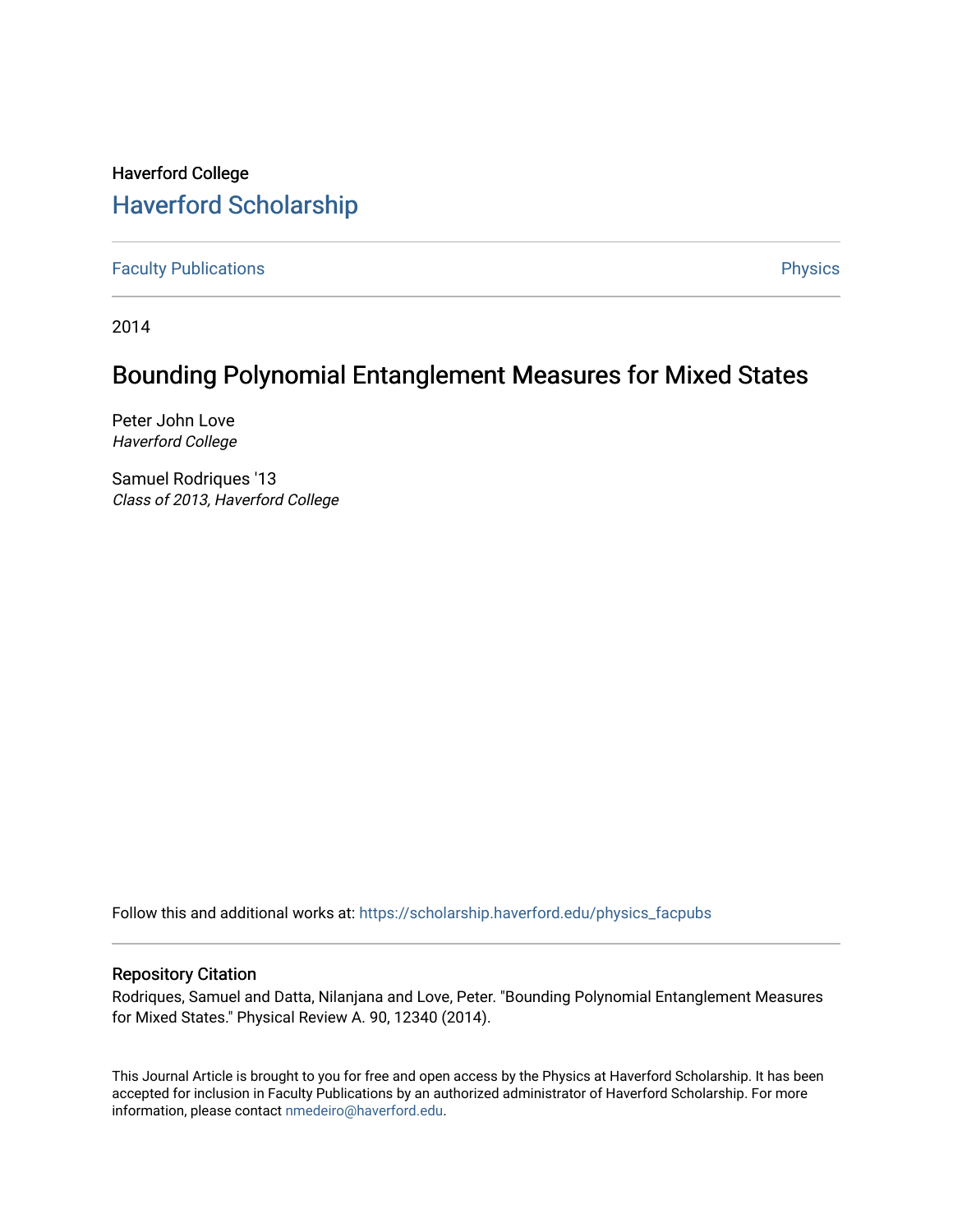## **Bounding polynomial entanglement measures for mixed states**

Samuel Rodriques,<sup>1,2</sup> Nilanjana Datta,<sup>3,\*</sup> and Peter Love<sup>2,†</sup>

<sup>1</sup>*Department of Engineering, University of Cambridge, Trumpington Street, Cambridge CB2 1PZ, United Kingdom*

<sup>2</sup>*Department of Physics, Haverford College, Haverford, Pennsylvania 19041, USA*

<sup>3</sup>*Statistical Laboratory, Centre for Mathematical Sciences, University of Cambridge, Wilberforce Road,*

*Cambridge CB3 0WB, United Kingdom*

(Received 25 July 2013; revised manuscript received 15 January 2014; published 30 July 2014)

We generalize the notion of the best separable approximation (BSA) and best *W*-class approximation (BWA) to arbitrary pure-state entanglement measures, defining the best zero-*E* approximation (BEA). We show that for any polynomial entanglement measure  $E$ , any mixed state  $\rho$  admits at least one "*S* decomposition," i.e., a decomposition in terms of a mixed state on which *E* is equal to zero, and a single additional pure state with (possibly) nonzero *E*. We show that the BEA is not, in general, the optimal *S* decomposition from the point of view of bounding the entanglement of  $\rho$  and describe an algorithm to construct the entanglement-minimizing *S* decomposition for  $\rho$  and place an upper bound on  $E(\rho)$ . When applied to the three-tangle, the cost of the algorithm is linear in the rank *d* of the density matrix and has an accuracy comparable to a steepest-descent algorithm whose cost scales as  $d^8 \log d$ . We compare the upper bound to a lower-bound algorithm given by C. Eltschka and J. Siewert [\[Phys. Rev. Lett.](http://dx.doi.org/10.1103/PhysRevLett.108.020502) **[108](http://dx.doi.org/10.1103/PhysRevLett.108.020502)**, [020502](http://dx.doi.org/10.1103/PhysRevLett.108.020502) [\(2012\)](http://dx.doi.org/10.1103/PhysRevLett.108.020502)] for the three-tangle and find that on random rank-2 three-qubit density matrices, the difference between the upper and lower bounds is 0*.*14 on average. We also find that the three-tangle of random full-rank three-qubit density matrices is less than 0*.*023 on average.

DOI: [10.1103/PhysRevA.90.012340](http://dx.doi.org/10.1103/PhysRevA.90.012340) PACS number(s): 03*.*67*.*Mn*,* 03*.*65*.*Ud*,* 03*.*67*.*Bg

### **I. INTRODUCTION**

Nonclassical correlations in quantum states such as entanglement distinguish quantum from classical information theory. The ability to calculate entanglement of mixed quantum states is relevant for the analysis of tomography data for systems of multiple qubits in several implementations  $[1-3]$ . Multipartite systems can contain multiple inequivalent types of entanglement that cannot be converted into one another by local operations and classical communication [\[4\]](#page-7-0).

One approach to characterizing pure-state entanglement in a system of qubits associates a polynomial function that is invariant under determinant-1 local operations with each type of entanglement [\[5–7\]](#page-7-0). Examples of such polynomial invariants include the concurrence for two qubits [\[8\]](#page-7-0) and the three-tangle, which quantifies the amount of entanglement in a three-qubit system that cannot be accounted for by entanglement between pairs of the qubits [\[9\]](#page-7-0).

A polynomial-invariant *E* is extended to mixed states by way of the convex roof, given for a rank-*d* density matrix *ρ* by

$$
E(\rho) = \min_{\mathcal{E} \in \Upsilon_{\rho}} \sum_{i} p_i E(\psi_i), \tag{1}
$$

where  $\mathscr{E} = \{p_i, |\psi_i\rangle\}$  is a pure-state ensemble for  $\rho$  and  $\Upsilon_\rho$  is the set of all such ensembles. Carathéodory's theorem allows us to restrict the optimization to ensembles containing no more than  $d^2$  elements [\[10\]](#page-7-0).

An ensemble that minimizes Eq. (1) is said to be *minimal*. We consider the rank *d* of the density matrix *d*, rather than the dimension of the Hilbert space on which it acts, because *d* is the parameter that determines the computational difficulty of the convex roof minimization. A number of special cases of computation of the convex roof have been solved for cases of restricted rank [\[11–13\]](#page-7-0).

Minimal ensembles have been found analytically for the concurrence of arbitrary two-qubit mixed states [\[8\]](#page-7-0) and for the three-tangle of rank-2 mixtures of generalized Greenberger-Horne-Zeilinger (GHZ) and generalized *W* states [\[12,13\]](#page-7-0), as well as on rank-3 mixtures of a GHZ state, a *W* state, and a state obtained by flipping all three bits of a *W* state [\[14\]](#page-7-0). When the minimal ensemble is not known analytically, which is the typical case, one may evaluate an upper bound on  $E(\rho)$  using, for example, a steepest-descent algorithm [\[15\]](#page-7-0). However, the cost of such an upper bound scales like  $d^8 \log d$ , making calculations infeasible for high rank.

An alternative approach to characterizing the entanglement of a mixed state was given by Lewenstein and Sanpera [\[16\]](#page-7-0). Given a two-qubit density matrix *ρ*, they considered the set *S* of pure states  $\{\psi_i\}$ , such that for all  $\psi_i \in S$ , there exists some  $p_i \in (0,1)$  and a separable mixed state  $\pi_i$  such that

$$
\rho = p_i \psi_i + (1 - p_i) \pi_i. \tag{2}
$$

We refer to any decomposition of a state into a pure state  $\psi_i$  and a state  $\pi_i$  such that  $E(\pi_i) = 0$ , for given polynomial invariant *E*, as an *S* decomposition. For the concurrence on two-qubit states, Lewenstein and Sanpera showed that *S* is nonempty and then considered the *S* decompositions obtained by finding the element  $\psi_e \in S$  that minimizes the corresponding probability  $p_e$  [\[16\]](#page-7-0). The corresponding separable state  $\pi_e$  is the "best" separable approximation" (BSA) of *ρ*. Their algorithm for finding the BSA of a mixed state  $\rho$  determines whether  $\rho$  is separable and provides an upper bound on the entanglement of  $\rho$  because  $E(\rho) \leqslant p_e E(\psi_e)$  for all convex roof entanglement monotones *E*.

More generally, it has been shown that every bipartite state *ρ* has a unique convex decomposition of the form  $\rho = \lambda \rho_s + \lambda \rho_s$  $(1 - \lambda)\omega$ , where  $\rho_s$  is a separable state and the parameter  $\lambda \in$ 

<sup>\*</sup>n.datta@statslab.cam.ac.uk

<sup>†</sup> plove@haverford.edu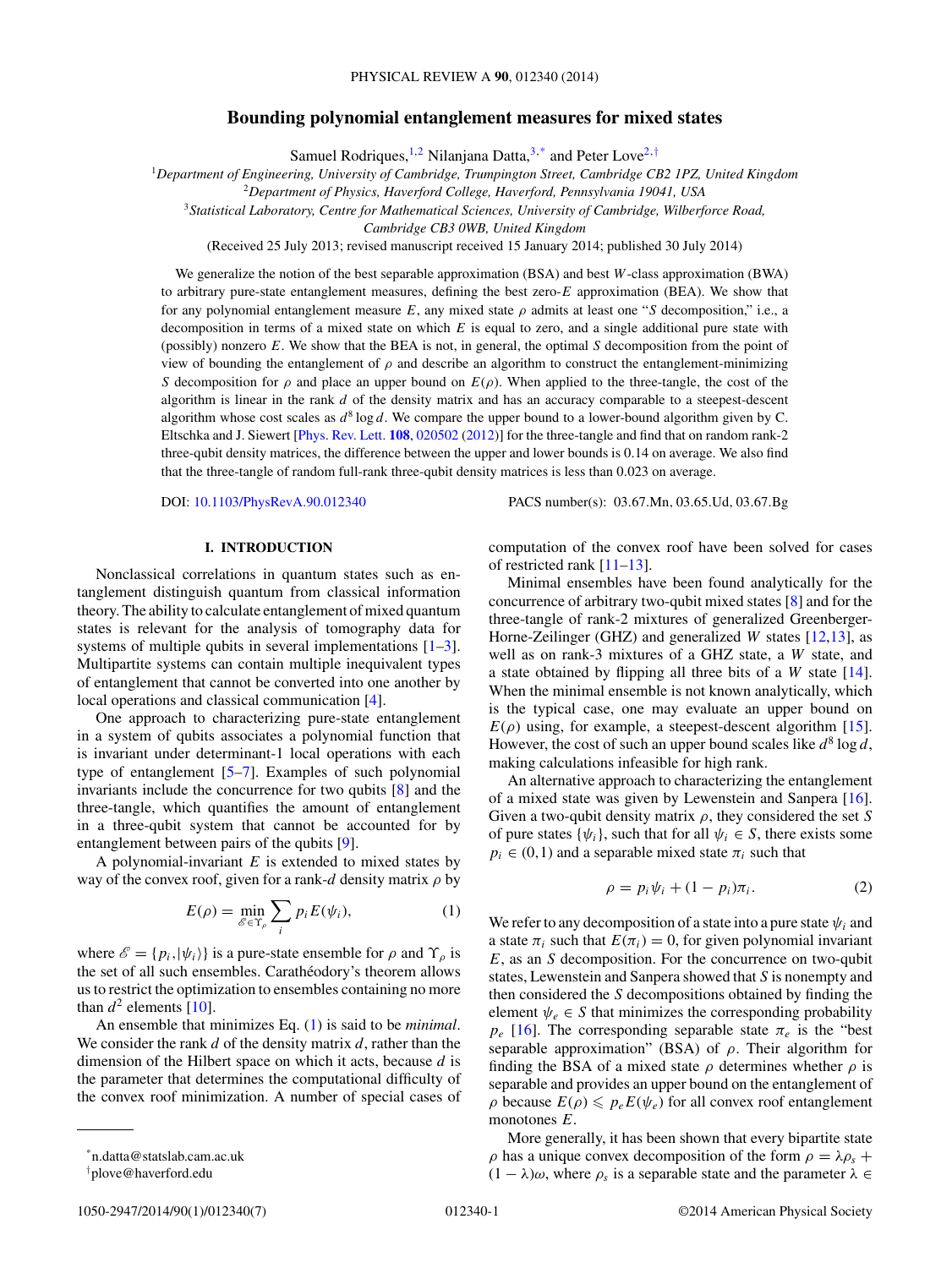<span id="page-2-0"></span>[0,1] is maximal [\[16,17\]](#page-7-0). State  $\rho_s$  is referred to as the BSA of  $\rho$ , and  $\lambda$  is referred to as its *separability* [\[18\]](#page-7-0). Obviously, for any two-qubit entangled state, *λ <* 1. Moreover, it was established that for any two-qubit mixed state  $\rho$ , the separability is nonzero (and hence the BSA exists), and  $\omega$  is a pure state. However, for states of more than two qubits, the separability may be zero, and *ω* may be mixed. For a two-qubit state, the BSA places an upper bound on the concurrence  $C(\rho)$  of  $\rho$  because, clearly,

$$
C(\rho) \leqslant (1 - \lambda)C(\omega). \tag{3}
$$

All entanglement measures are zero on separable states. However, there are other interesting classes of states, such as the *W* class, on which some, but not all, measures are zero. Acin *et al.* extended the above approach to the three-tangle of three-qubit states, defining the "best *W* approximation" (BWA) [\[19\]](#page-7-0).

In this paper, we generalize the BSA and BWA to arbitrary polynomial invariants, defining the best zero-*E* approximation (BEA) of a mixed state  $\rho$ . We show that the BEA exists for all *ρ* (i.e., *S* is nonempty for all *ρ*) and that it is unique. For the BSA, BWA, and BEA, the probability of the single entangled state in the pure-state ensemble for  $\rho$  is minimized. This does not mean that the BSA, BEA, or BWA gives the best upper bound on the entanglement for an ensemble of this form. One can obtain an improved upper bound on the entanglement of *ρ* by finding the element  $\psi_l$  of *S* such that  $p_l E(\psi_l)$  is minimized, where  $p_l$  is the probability with which  $\psi_l$  occurs in a convex decomposition of *ρ*.

We describe an algorithm that finds  $\psi_l$  for any mixed state  $\rho$  and so places an upper bound on  $E(\rho)$ . Applied to the three-tangle, the cost of finding this upper bound scales linearly in *d* and terminates after 10 s on random three-qubit density matrices (using Intel Core 2 CPUs at 2*.*66 GHz), as opposed to the  $d^8 \log d$  scaling and 10-day runtime expected (see Table I) for the steepest-descent algorithm given in  $[15]$ . We evaluate the accuracy of this algorithm by comparing this upper bound to the analytical value of the three-tangle for states on which it is known. By comparing the upper-bound and steepest-descent methods on random states we demonstrate that the two algorithms exhibit comparable accuracies on states for which no analytical value is known.

In all that follows,  $H$  denotes a Hilbert space of some number of qubits,  $\mathcal{D}(\mathcal{H})$  denotes the set of density matrices (states) acting on H, and  $E : \mathcal{D}(\mathcal{H}) \mapsto \mathbb{R}$  is assumed to be the convex roof extension of a polynomial function of pure states

TABLE I. Average run times (in seconds) for the algorithm presented in the text (UB) and the steepest-descent algorithm (SD) on 240 uniformly sampled three-qubit density matrices for ranks 2 through 8. The steepest descent has only been calculated up to rank 5 due to the rapid growth in the run time. The average difference in entanglements is shown in the third row (UB-SD).

|           | Rank          |               |        |                 |     |  |  |
|-----------|---------------|---------------|--------|-----------------|-----|--|--|
|           | $\mathcal{D}$ | 3             |        |                 | - 6 |  |  |
| UB        | 0.94          | 1.89          | 3.07   | 4.2 5.5 7.0 7.5 |     |  |  |
| <b>SD</b> | 0.17          | 1.39          | 12.39  | 125.2           |     |  |  |
| UB-SD     |               | 0.0357 0.0239 | 0.0164 | 0.0116          |     |  |  |

that is of homogeneous degree in the expansion coefficients of pure states written relative to the computational basis and that is invariant under determinant-1 local operations.  $D(\rho, \pi) =$  $\|\rho - \pi\|_1$  is the trace distance, supp( $\rho$ ) is the support of  $\rho$ , and  $R(\rho)$  is its range. For any pure state  $|\psi\rangle \in \mathcal{H}$ , we denote the projector  $|\psi\rangle\langle\psi|$  simply as  $\psi$ .

### **II. RESULTS**

We generalize the BSA and BWA, beginning with the following:

*Theorem 1.* For any mixed state  $\rho$  and polynomial-invariant *E* there exists a pure-state ensemble containing at most one state with nonzero *E*.

The proof is given in the Appendix. Theorem 1 leads naturally to an approximation of  $\rho$  in terms of a mixed state for which *E* is equal to zero. By analogy with the BSA and BWA, we define the BEA of *ρ* as the state  $ρ_e := ρ^*/Trρ^*$ , where  $\rho^*$  is a positive semidefinite operator with  $E(\rho^*) = 0$ such that  $\rho - \rho^* \ge 0$  and Tr $\rho^* \le 1$  is maximal. [Since  $E(\rho^*)$ ] is a homogeneous polynomial in the expansion coefficients of the pure states in the minimal ensemble, it is well defined even if  $\rho^*$  has nonunit trace.] Moreover, we refer to the parameter  $\mu := \text{Tr}\rho^* \in [0,1]$  as the *zero-E equivalency* of  $\rho$ . Any state *ρ* has a convex decomposition of the form

$$
\rho = \mu \rho_e + (1 - \mu)\omega,\tag{4}
$$

where  $\omega$  is a pure state with nonzero *E*. We refer to (4) as the *optimal zero-E decomposition* of  $\rho$ , and  $\rho_e$  is the BEA. We now prove the following:

*Theorem 2.* All mixed states  $\rho$  have nonzero zero-*E* equivalency and have a unique optimal zero-*E* decomposition with  $\omega$  being a pure state.

Theorem 2 relies on Lemmas 1, 2, and 3, whose proofs, together with the proofs of Theorems 1 and 2, are given in the Appendix.

*Lemma 1.* Consider  $\rho, \pi \in \mathcal{D}(\mathcal{H})$  and let  $E : \mathcal{D}(\mathcal{H}) \mapsto \mathbb{R}$ be a non-negative convex function bounded above by *E*max. Suppose that there exists some  $k > 0$  such that

$$
\sigma_{\rho} = \rho + \frac{k}{D(\rho, \pi)} (\rho - \pi) \tag{5}
$$

is a state. Then,

$$
E(\rho) - E(\pi) \leqslant \frac{D(\rho, \pi)}{D(\sigma_{\rho}, \pi)} [E(\sigma_{\rho}) - E(\pi)]. \tag{6}
$$

The question of the existence of states of the form given by Eq. (5) is addressed by Lemma 2.

*Lemma 2.* For all  $\rho, \pi \in \mathcal{D}(\mathcal{H})$  satisfying supp $(\pi) \subseteq$ supp( $\rho$ ), there exists a positive constant  $k > 0$  such that the operator *σρ*, defined as

$$
\sigma_{\rho} := \rho + \frac{k}{D(\rho, \pi)} (\rho - \pi), \tag{7}
$$

is a state and such that rank  $\sigma_{\rho}$  < rank  $\rho$ .

Equation (6), combined with Lemma 2, provides a nonuniform continuity bound on any non-negative convex function  $E : \mathcal{D}(\mathcal{H}) \mapsto \mathbb{R}$ . The continuity bound is nontrivial between two density matrices *ρ* and *π* as long as *ρ* and *π* have equal supports.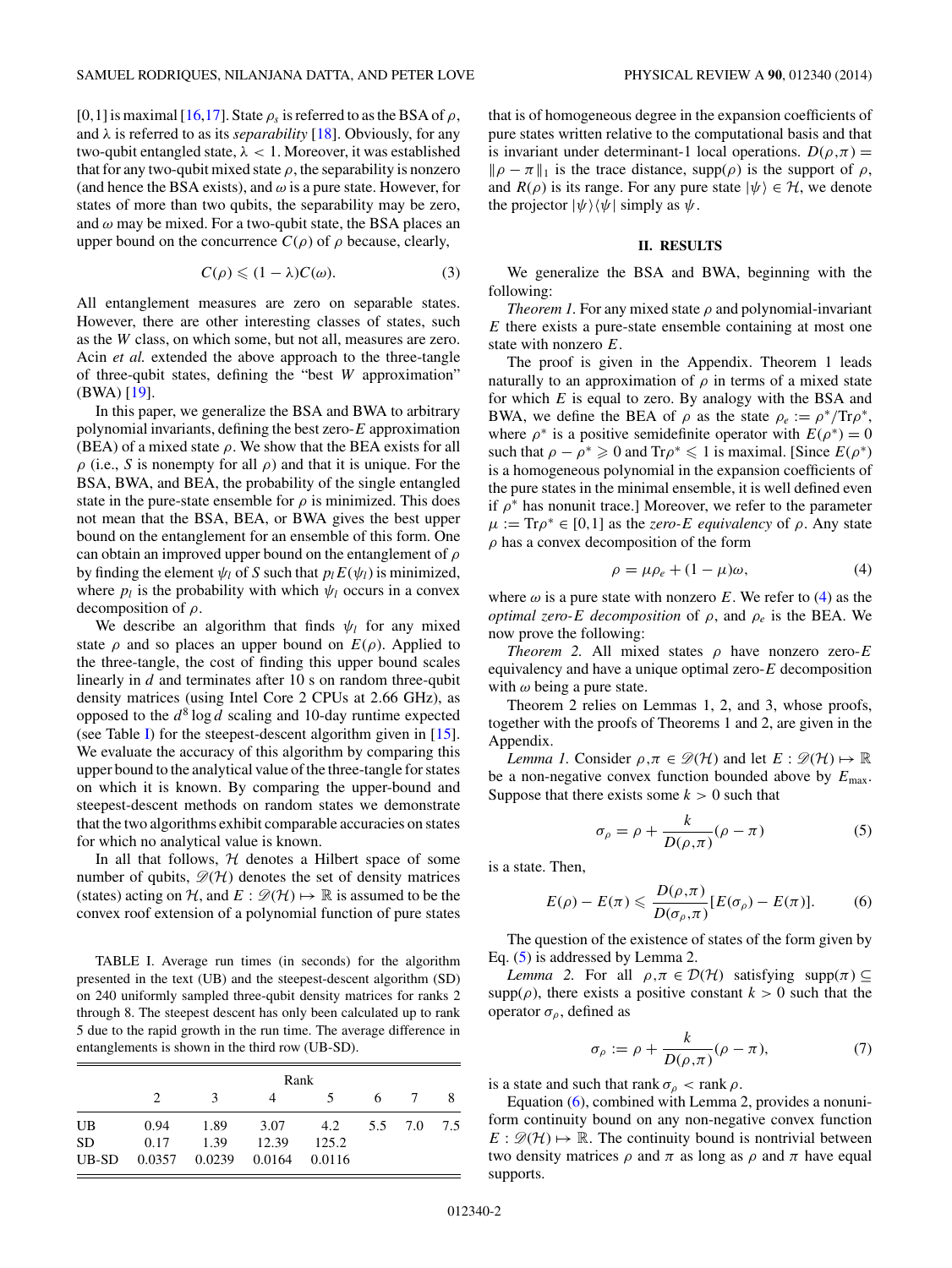<span id="page-3-0"></span>We have now generalized the BSA and BWA to arbitrary homogeneous polynomial invariants. However, the BEA for  $\rho$  does not, in general, provide the best estimate of  $E(\rho)$ over the set of *S* decompositions. The entanglement of the *S* decomposition for *ρ* (note that this is an upper bound on the entanglement of  $\rho$  itself) with pure state  $\psi$  occurring with probability *p* is simply  $pE(\psi)$ . Hence, we define  $\psi_l$  to be the state in *S* such that  $p_l E(\psi_l)$  is minimal and note

$$
E(\rho) \leqslant p_l E(\psi_l) \leqslant p_e E(\psi_e), \tag{8}
$$

where  $\psi_e$  is the pure state associated with the BEA for  $\rho$ . Because the BEA is unique, the second inequality is only an equality if the BEA minimizes  $p_e E(\psi_e)$  as well as  $p_e$ , i.e., if  $p_e = p_l$  and  $\psi_e = \psi_l$ .

We now describe an algorithm that may be used to determine  $\psi_l$  for any state  $\rho$ . We use the fact (from Lemma 3) that every mixed state  $\rho$  has in its range at least one pure state on which *E* is equal to zero.

*Lemma 3.* For any mixed state  $\rho$ , there is a pure state  $|\psi\rangle \in$ *R*( $\rho$ ) such that  $E(\psi) = 0$ .

Given a mixed state  $\rho \in \mathcal{D}(\mathcal{H})$  of rank *d*, we first use a steepest-descent algorithm [\[20\]](#page-7-0) to identify pure states  $\psi_i \in$  $R(\rho)$  which have zero *E* [\[21\]](#page-7-0). For  $d > 2$  there is a continuous set of such states, and the steepest-descent algorithm chooses one such state randomly. We repeat this procedure several times to identify a number  $[22]$  of such pure states  $\{\psi_i\}$ .

We then construct the uniform mixture  $\pi_1$  of the pure states identified by the steepest-descent algorithm. Clearly,  $supp(\pi_1) \subseteq supp(\rho)$  and  $E(\pi_1) = 0$ . Then, by Lemma 2, there exists a  $k > 0$  such that the operator

$$
\rho_1 = \rho + \frac{k}{D(\rho, \pi_1)} (\rho - \pi_1)
$$
\n(9)

is a state and such that rank  $\rho_1$  < rank  $\rho$ . We then apply Lemma 1 with  $\sigma_{\rho} \equiv \rho_1$  and  $\pi \equiv \pi_1$  to obtain

$$
E(\rho) - E(\pi_1) \leqslant \frac{D(\rho, \pi_1)}{D(\rho_1, \pi_1)} [E(\rho_1) - E(\pi_1)]. \tag{10}
$$

Hence, because  $E(\pi_1) = 0$ ,

$$
E(\rho) \leqslant \frac{D(\rho, \pi_1)}{D(\rho_1, \pi_1)} E(\rho_1). \tag{11}
$$

From Eq. (9),  $\rho$  may be written as a convex combination of  $\rho_1$ and  $\pi_1$ .

If  $\rho_1$  is a pure state, then  $\rho$  may be written as a convex combination of the states  $\psi$  (comprising  $\pi_1$ ), which have zero *E*, and the state  $\rho_1$ , which may have nonzero *E*. We have thus identified a pure-state ensemble for  $\rho$  containing at most one pure state with nonzero  $E$ , and the algorithm terminates since  $E(\rho_1)$  can be calculated directly.

If  $\rho_1$  is not pure, the same procedure is applied to  $\rho_1$ . We find a density matrix  $\pi_2$  such that  $E(\pi_2) = 0$  and supp $(\pi_2) \subseteq$ supp( $\rho_1$ ) and construct  $\rho_2$  from it. The state  $\rho$  can then be written as a convex combination of the pure states comprising  $\pi_1$  and  $\pi_2$ , and the (possibly mixed) state  $\rho_2$ . Then,

$$
E(\rho_1) \leqslant \frac{D(\rho_1, \pi_2)}{D(\rho_2, \pi_2)} E(\rho_2). \tag{12}
$$

We can now combine Eq.  $(12)$  with Eq.  $(11)$  to obtain

$$
E(\rho) \leqslant \frac{D(\rho, \pi_1)}{D(\rho_1, \pi_1)} \frac{D(\rho_1, \pi_2)}{D(\rho_2, \pi_2)} E(\rho_2). \tag{13}
$$

The procedure is then repeated for  $\rho_2$ . The algorithm terminates when one arrives at a state  $\rho_i$  which is pure, in which case *E*( $\rho$ <sub>i</sub>) may be calculated directly. Because rank  $\rho$ <sub>i</sub> < rank  $\rho$ <sub>i−1</sub> for all *i*, the algorithm is guaranteed to terminate, and we have

$$
E(\rho) \leqslant \frac{D(\rho, \pi_1)}{D(\rho_1, \pi_1)} \cdots \frac{D(\rho_{d-1}, \pi_d)}{D(\rho_d, \pi_d)} E(\rho_d),\tag{14}
$$

where  $\rho_d = \psi_d$  is pure. Note that at the *i*th step, we only need to find one pure state with  $E = 0$  in the range of  $\rho_i$  for the algorithm to proceed.

The algorithm described above constructs an ensemble with the property that apart from  $\psi_d$ , every pure state in the ensemble has  $E = 0$ . Thus,  $\psi_d \in S$ . To find  $\psi_l$ , we then use the facts that *S* is a connected set and that the number of local minima in *S* is bounded above by the polynomial degree of *E*. The connectedness of *S* follows from the connectedness of the set of mixed states with zero *E*. For many entanglement monotones of interest, the degree of  $E$  is only 2 or 4 [\[5\]](#page-7-0), so it follows that if we perform steepest descent to minimize the function  $pE(\psi)$  over the set of pure states  $\psi \in S$ , where *p* is the probability of  $\psi$  in the *S* decomposition, starting from the state  $\rho_d = \psi_d$ , we will converge to the global minimum  $\psi_l$ with high probability.

The real dimension of *S* scales linearly in the rank of the density matrix, so the steepest descent is tractable. To perform this steepest descent in practice, for every state  $\psi_i \in S$ , we denote by  $k_i \in (0,1)$  the smallest value such that for some mixed state  $\pi_i$  with  $E(\pi_i) = 0$ ,  $\rho = k_i \psi_i + (1 - k_i)\pi_i$ . One can calculate *ki* using the algorithm of Lewenstein and Sanpera, suitably adapted to use pure states with zero *E*, rather than separable states  $[16]$ . If no such value of  $k_i$  exists, we set  $k_i = \infty$ . One may then calculate  $\psi_i$  by minimizing  $k_i E(\psi_i)$ by steepest descent over H.

However, we have found that in many cases one may use Eq. (14) on its own to obtain a tight and computationally tractable numerical upper bound on  $E(\rho)$ . In this approach, one runs the algorithm up to Eq.  $(14)$  many times, getting a different result each time, and then takes the smallest of these results as an upper bound on  $E(\rho)$ .

To investigate the efficacy of this method we performed calculations of the three-tangle for three-qubit mixed states. The three-tangle is the simplest multipartite entanglement measure, and in this case the BEA is the BWA. The combination of the upper bound obtained in this way from Eq. (14) with the lower bound of [\[23\]](#page-7-0) provides nontrivial upper and lower bounds on the three-tangle that one may compute rapidly on arbitrary states of three qubits. We evaluate both bounds for mixtures of GHZ-class and *W*-class states [\[4\]](#page-7-0) where the three-tangle is known analytically [\[12,13\]](#page-7-0) and for random rank-*d* density matrices. We compare the upper bound to analytical values of the three-tangle where available. We also compare the upper bound to the steepest-descent algorithm given in [\[15\]](#page-7-0) and to the lower-bound algorithm of Eltschka and Siewert [\[23\]](#page-7-0) for the square root of the three-tangle, whose square gives a lower bound on the three-tangle. Both algorithms are stochastic, so we repeat each one many times on a given state and use the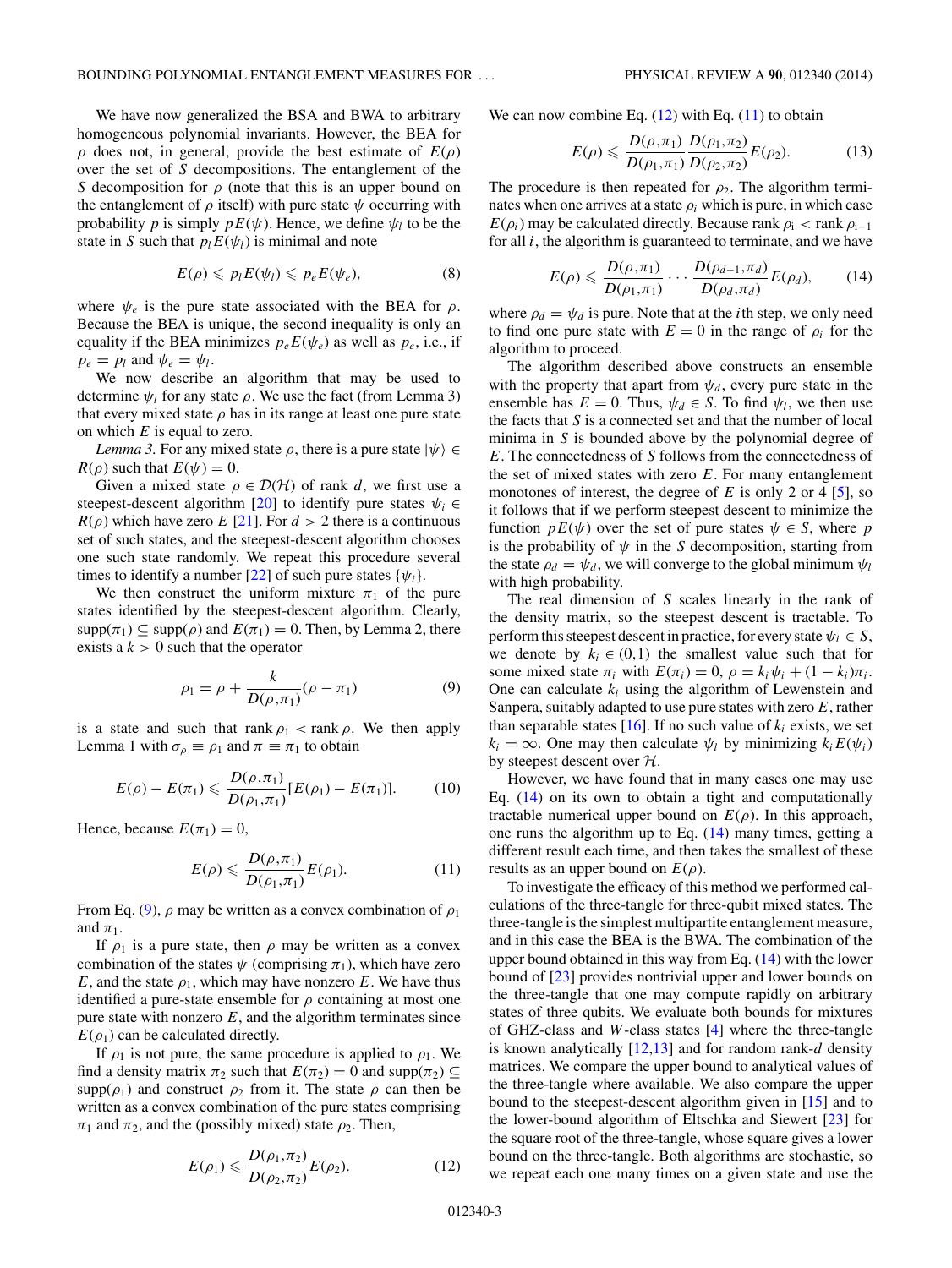

FIG. 1. (Color online) Upper bounds on the three-tangle of the states in Eq.  $(15)$  for 11 values of  $p$  (red circles) compared to the analytical value (line). For ten values of  $p$  (blue squares) the states in Eq. (15) were conjugated by a random element of SU(2)<sup>⊗3</sup> sampled from the Gaussian unitary ensemble. For  $p = 0$  through  $p = 0.6$ , the algorithm calculated the three-tangle to be zero to numerical precision. The inset shows the upper bounds (red dots) on the threetangle of the density matrices in Eq. (15) for 11 values of *p* between 0*.*6 and 0*.*7, compared to the analytical value (line). These are results from 400 repetitions of the upper-bound algorithm.

best result. For the calculations described below our upper bound is the minimum value obtained by running our algorithm 200 times on a given density matrix. The lower bound is the maximum value obtained after running the Eltschka and Siewert algorithm [\[23\]](#page-7-0) 1000 times.

We evaluated the upper bound on mixtures of GHZ and *W* states,

$$
\pi(p) = p|\text{GHZ}\rangle\langle\text{GHZ}| + (1 - p)|W\rangle\langle W|, \qquad (15)
$$

for which the analytical form is known [\[13\]](#page-7-0). Our algorithm was able to provide a tight upper bound for the three-tangle for this mixture (Fig. 1). In addition, whereas the steepest-descent algorithm always yields a nonzero value for the three-tangle, the algorithm presented above can and does identify the threetangle as exactly zero to within numerical precision if the final pure state *ρd* has zero three-tangle. We also computed the upper bound for the case where the state is given by Eq. (15) convolved with a random element of SU(2)<sup>⊗3</sup> constructed from three elements of SU(2) sampled independently from the Gaussian unitary ensemble. These states have identical entanglement to the states given by Eq. (15). We performed 400 repetitions of the algorithm and selected the smallest entanglement. Our findings are presented in Fig. 1 and in Table [I.](#page-2-0)

We evaluated the upper bound on random mixtures of generalized GHZ and generalized *W* states for which the three-tangle is also known analytically [\[12,13\]](#page-7-0). On 20 000 rank-2 mixtures the average error of the upper bound was 0*.*025. On states that had zero three-tangle analytically, our upper bound yielded a value of exactly zero (to within numerical precision) 63% of the time. The lower bound of [\[23\]](#page-7-0) was nonzero on 72% of density matrices with nonzero three-tangle.

The upper bound obtained from Eq. [\(14\)](#page-3-0) was compared to the one obtained by the steepest-descent algorithm described in [\[15\]](#page-7-0) for random density matrices. For ranks 2 through 5, both algorithms calculated upper bounds on the three-tangle of 240 different randomly generated density matrices. For the algorithm presented above, density matrices of ranks 6, 7*,* and 8 were also tested. The steepest-descent algorithm yielded a



FIG. 2. Cumulative distribution function of the upper bound on the three-tangle of 10 000 randomly sampled three-qubit density matrices of rank 2 (lower solid line), 4 (dotted line), 6 (dashed line), and 8 (upper solid line). The inset shows the cumulative distribution function of the difference between the upper and lower bounds on the three-tangle of 30 000 uniformly sampled three-qubit rank-2 density matrices.

lower (better) value on average, but the difference decreased with increasing rank. The steepest descent was considerably slower than our algorithm for evaluating an upper bound, making calculations infeasible for ranks greater than 5. The timings and average differences are shown in Table [I.](#page-2-0)

We computed upper and lower bounds on random threequbit states with ranks 2 through 8, for which the analytical form is not known. We sampled 30 000 states for rank 2 and 10 000 states for ranks 3 through 8. We generated random rank-*d* states by sampling a probability distribution uniformly on the (*d* − 1)-dimensional probability simplex and sampling pure states uniformly over the Hilbert space. The upper bound tightly constrains the three-tangle in this ensemble of states, as shown in Fig. 2. The median values of the three-tangle for ranks 2, 4, 6, and 8 are 0*.*11, 0*.*02, 0*.*013, and 0*.*003, respectively. The lower bound was mostly zero on these states: only 2561 of 30 000 states (8*.*5%) were nonzero for rank 2, 126 of 10 000 for rank 3, 12 of 10 000 for rank 4, 1 of 10 000 for ranks 5 and 6, and none for ranks 7 and 8. Hence, for random states of rank *>*2 the strategy of bounding the entanglement above and below is ineffective as we do not obtain a nontrivial lower bound from the method of [\[23\]](#page-7-0) in these cases.

For random rank-2 states the mean upper and lower bounds over 30 000 states are 0*.*157 and 0*.*016, respectively, and the upper and lower bounds constrain the three-tangle to lie within a region with an average width of 0*.*14. If we restrict ourselves to those states on which the lower bound is nonzero so that we are considering states where we have a certificate that there is some entanglement, the mean upper and lower bounds are 0*.*356 and 0*.*188, respectively. Hence, states for which the lower bound is nonzero also have significantly larger values of the upper bound, and upper and lower bounds constrain the three-tangle to lie within a region with an average width of 0*.*167 for these states.

The algorithm will always terminate when applied to a polynomial entanglement monotone. On other convex roof entanglement monotones  $E$ , for which it may not be possible to construct ensembles containing at most one state on which *E* is nonzero, the algorithm should choose  $\pi_i$  to be the pure state in the support of  $\rho_{i-1}$  on which *E* is minimal. Then,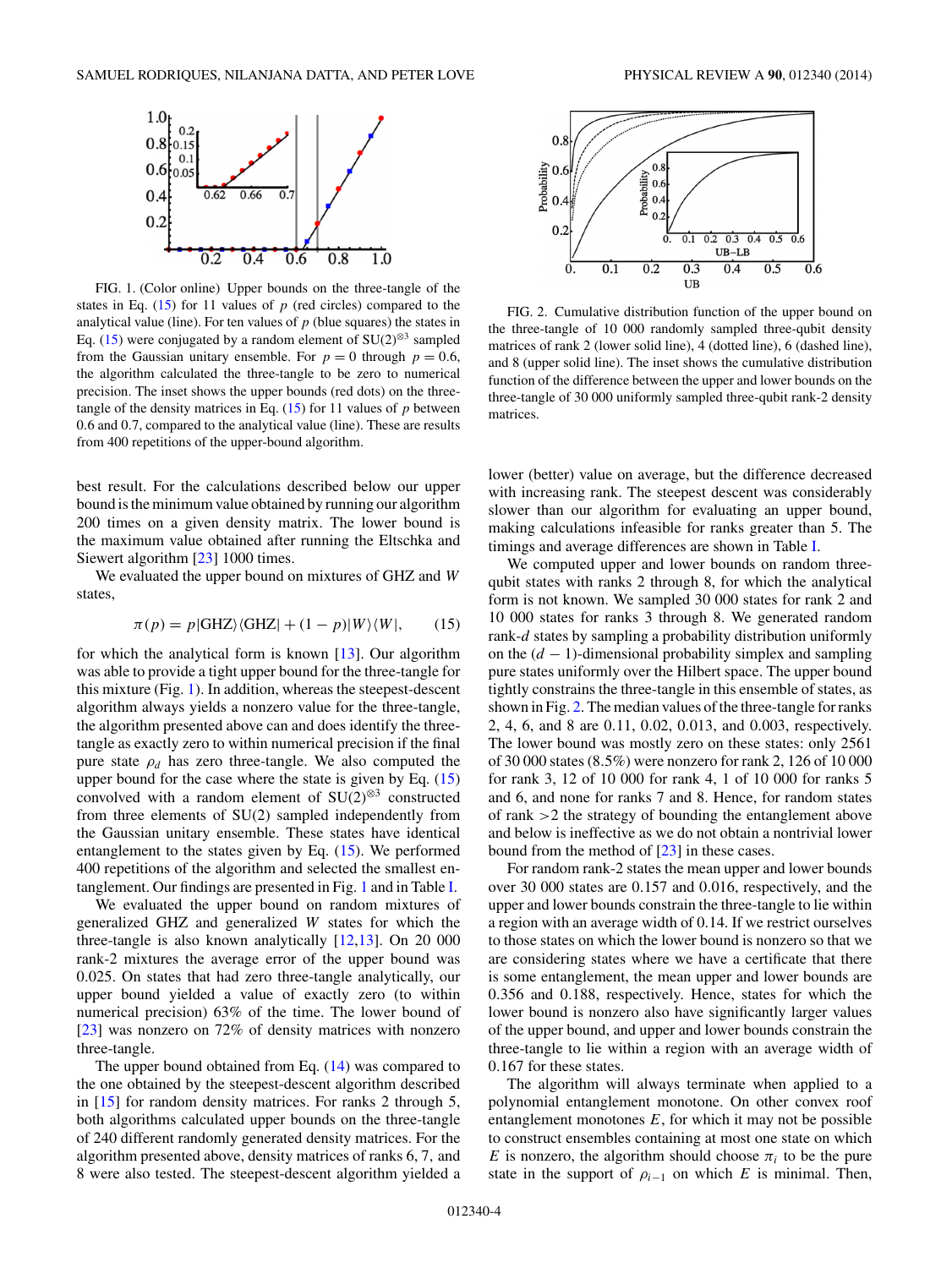Eq.  $(12)$  becomes [for the  $(i - 1)$ th step]

$$
E(\rho_{i-1}) \leqslant \frac{D(\rho_{i-1}, \pi_i)}{D(\rho_i, \pi_i)} [E(\rho_i) - E(\pi_i)] + E(\pi_i). \tag{16}
$$

Since  $\pi_i$  is pure, we may evaluate  $E(\pi_i)$  analytically.

#### **III. CONCLUSIONS**

We generalized the best separable approximation and best *W*-class approximation to the best zero-E approximation for any polynomial invariant. The BEA (like the BSA and BWA) is defined by minimizing the probability of the single entangled state in the ensemble that defines the BEA. We defined an algorithm that minimizes the entanglement for ensembles that contain a single entangled state. We have presented computations of upper and lower bounds for the three-tangle that are both practical methods for calculations on any three-qubit state. We validated these methods on mixtures of generalized GHZ and *W* states for which the exact value of the three-tangle is known. The upper and lower bounds are close on a large fraction of random rank-2 states, including the fraction of those states for which the lower bound is nonzero and so for which we can certify that the entanglement is nonzero. Future work on the bounds may further close the gap between them and enable accurate estimation of the three-tangle, even if a closed form for the three-tangle remains out of reach.

#### **ACKNOWLEDGMENTS**

S.R. would like to thank D. Turban and J. Sabloff, and P.J.L. would like to thank J. Siewert and D. Meyer for useful discussions. N.D. is grateful to A. Sanpera for helpful discussions. P.J.L. acknowledges support from NSF CCI Center, Quantum Information for Quantum Chemistry (QIQC), Award No. CHE-1037992, by NSF Award No. PHY-0955518, and by AFOSR Award No. FA9550-12-1-0046. S.R. acknowledges support from the Hertz and Beckmann Foundations.

#### **APPENDIX**

In this appendix we give the proofs of the lemmas and theorems presented in the paper.

*Proof of Lemma 1.* Let

$$
\omega_p := p\pi + (1 - p)\sigma_\rho,\tag{A1}
$$

with  $p \in (0,1)$ . Since  $\pi$  and  $\sigma_{\rho}$  are states, so is  $\omega_p$ . Note that for the particular choice of *p* given by

$$
p \equiv p_k = \frac{k}{D(\rho, \pi) + k},\tag{A2}
$$

we have that  $\omega_{p_k} = \rho$ . Using the expression for the trace distance between any two states  $\rho_1$  and  $\rho_2$ ,

$$
D(\rho_1, \rho_2) = \max_{0 \leq P \leq I} \text{Tr}[P(\rho_1 - \rho_2)],
$$

it can be readily verified that the following identities hold:

$$
D(\pi, \sigma_{\rho}) = D(\pi, \rho) + D(\rho, \sigma_{\rho}), \tag{A3}
$$

$$
D(\rho, \sigma_{\rho}) = k. \tag{A4}
$$

Let 
$$
\varepsilon := 1 - p_k
$$
. Then, (A2), (A3), and (A4) imply that

$$
p_k = \frac{D(\rho, \sigma_\rho)}{D(\pi, \sigma_\rho)}, \qquad \varepsilon = \frac{D(\rho, \pi)}{D(\pi, \sigma_\rho)}.
$$
 (A5)

Then,

$$
E(\rho) - E(\pi) = E(\omega_{p_k}) - E(\omega_{p_k + \varepsilon})
$$
  
\n
$$
\leq \varepsilon [E(\sigma_\rho) - E(\pi)]
$$
  
\n
$$
= \frac{D(\rho, \pi)}{D(\pi, \sigma_\rho)} [E(\sigma_\rho) - E(\pi)]. \quad (A6)
$$

The first equality holds since the choice of  $p_k$  and  $\varepsilon$  ensures that  $\omega_{p_k} = \rho$  and  $\omega_{p_k+\varepsilon} = \omega_1 = \pi$ . The inequality in the second line holds since *E* is a convex function and can be obtained as follows: Since  $\varepsilon = 1 - p_k$ , we have  $\omega_{p_k} = p_k \pi + \varepsilon \sigma_{\rho}$ . Then the convexity of *E* implies that

$$
E(\omega_{p_k}) \leqslant p_k E(\pi) + \varepsilon E(\sigma_{\rho}),
$$

and hence,

$$
E(\omega_{p_k})-E(\pi)\leq \varepsilon[E(\sigma_{\rho})-E(\pi)].
$$

The last equality in  $(A6)$  follows from  $(A5)$ .

*Proof of Lemma 2.* It is clear from [\(5\)](#page-2-0) that  $\text{Tr}\sigma_{\rho} = 1$  since  $\rho, \pi \in \mathcal{D}(\mathcal{H})$ . To establish that  $\sigma_{\rho}$  is a state we only need to show that  $\sigma_{\rho} \geq 0$ . In the following, for any  $|\varphi\rangle \in \mathcal{H}$  and any *ω* ∈  $D(H)$  let  $ω<sup>φ</sup> := \langle φ | ω | φ \rangle$ . Any  $|φ⟩ ∈ H$  can be written as

$$
|\varphi\rangle = \Pi_{\rho}|\varphi\rangle + (I - \Pi_{\rho})|\varphi\rangle,
$$

where  $\Pi_{\rho}$  denotes the projection onto the support of  $\rho$ . Obviously,  $ρ(I - Π<sub>ρ</sub>)|φ⟩ = 0$  and  $π(I - Π<sub>ρ</sub>)|φ⟩ = 0$  since supp  $(\pi) \subseteq \text{supp } (\rho)$ . These identities imply that  $\sigma_{\rho}(I (\Pi_{\rho})|\varphi\rangle = 0$ , and hence,

$$
\sigma_\rho^\varphi = \langle \varphi | \Pi_\rho \sigma \Pi_\rho | \varphi \rangle.
$$

Let us define

$$
|\widetilde{\varphi}\rangle := \frac{\Pi_{\rho}|\varphi\rangle}{\sqrt{\langle\varphi|\Pi_{\rho}|\varphi\rangle}}.\tag{A7}
$$

Then to prove that  $\sigma_{\rho} \geq 0$ , it suffices to show that  $\sigma_{\rho}^{\tilde{\varphi}} \geq 0$ . From [\(5\)](#page-2-0), it equivalently suffices to prove that

$$
\rho^{\widetilde{\varphi}} \geqslant \frac{k(\pi^{\widetilde{\varphi}} - \rho^{\widetilde{\varphi}})}{D(\rho, \pi)}.
$$
\n(A8)

Note that  $D(\rho, \pi) = D(\pi, \rho)$  by symmetry and that

$$
D(\pi, \rho) = \max_{0 \le P \le I} \text{Tr}[P(\pi - \rho)],
$$
  
\n
$$
\ge \text{Tr}[(\widetilde{\rho}) \langle \widetilde{\varphi} | (\pi - \rho)]
$$
  
\n
$$
= \pi^{\widetilde{\varphi}} - \rho^{\widetilde{\varphi}}.
$$
 (A9)

Hence, to prove  $(A8)$ , it suffices to prove that there exists a positive constant *k* such that

$$
\rho^{\widetilde{\varphi}} \geqslant k. \tag{A10}
$$

Let the eigenvalue decomposition of  $\rho$  be given by

$$
\rho = \sum_{i=1}^{d} \lambda_i |e_i\rangle\langle e_i|,\tag{A11}
$$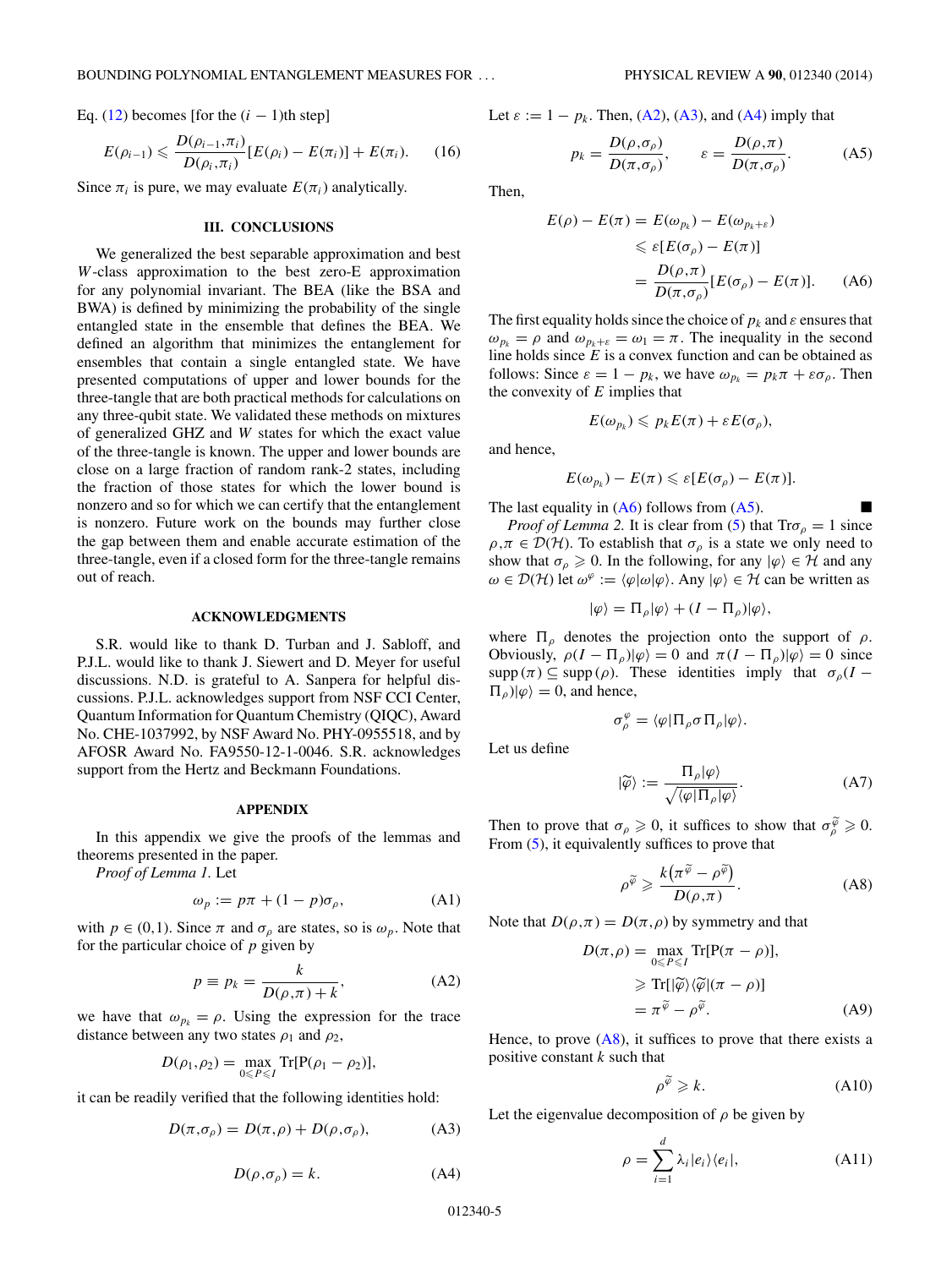and let us choose  $k = \lambda_{\min}(\rho)$ , where  $\lambda_{\min}(\rho) :=$  $\min_{1 \le i \le d} {\lambda_i : \lambda_i > 0}$ . Obviously,  $|\widetilde{\varphi}\rangle \in \text{supp } \rho$ , and hence,<br> $|\widetilde{\varphi}\rangle = \sum_{i, \alpha_i, i \in \mathcal{I}} \varphi(i, \alpha_i)$ , with  $\alpha_i = \langle e_i | \widetilde{\varphi}\rangle$  and  $\sum_{i, \alpha_i, i \in \mathcal{I}} |\alpha_i|^2 = 1$ .  $|\widetilde{\varphi}\rangle = \sum_{i:\lambda_i>0} \alpha_i |e_i\rangle$ , with  $\alpha_i = \langle e_i|\widetilde{\varphi}\rangle$  and  $\sum_{i:\lambda_i>0} |\alpha_i|^2 = 1$ . Hence,

$$
\rho^{\widetilde{\varphi}} = \langle \widetilde{\varphi} | \left( \sum_{i: \lambda_i > 0} \lambda_i |e_i \rangle \langle e_i| \right) | \widetilde{\varphi} \rangle
$$
  
\n
$$
\geq \lambda_{\min}(\rho) \sum_{i: \lambda_i > 0} | \langle \widetilde{\varphi} | e_i \rangle |^2
$$
  
\n
$$
= \lambda_{\min}(\rho). \tag{A12}
$$

It follows that the operator  $\sigma_{\rho}$  defined in Eq. [\(5\)](#page-2-0) with  $k =$  $λ_{min}(ρ)$  is a state. However, if  $ρ ≠ π$ , then  $ρ - π$  has at least one negative eigenvalue. It follows that for  $k > 0$  large enough, the operator defined in Eq.  $(5)$  is not positive semidefinite and hence is not a state. By continuity, then, there exists a  $p > 0$ such the operator  $\sigma_{\rho}$  defined in Eq. [\(5\)](#page-2-0) with  $k = p$  is a state but such that the operator  $\sigma_{\rho}$  as defined in Eq. [\(5\)](#page-2-0) is not a state when  $k = p + \epsilon$  for any positive  $\epsilon$ . Define  $\bar{\sigma}_\rho$  to be the operator  $\sigma_{\rho}$  defined in Eq. [\(5\)](#page-2-0) with  $k = p$ .

If the support of  $\pi$  were contained within the support of  $\bar{\sigma}_o$ , then there would exist some  $q > 0$  such that

$$
\bar{\sigma}_{\rho} + \frac{q}{D(\bar{\sigma}_{\rho}, \pi)} (\bar{\sigma}_{\rho} - \pi) \geqslant 0.
$$
 (A13)

If such a *q* existed, however, then one could use the fact that from the definitions of  $\sigma_{\rho}$  and the trace distance,

$$
p = D(\rho, \sigma_{\rho})
$$

and

$$
D(\pi,\rho)+D(\rho,\sigma_\rho)=D(\pi,\sigma_\rho)
$$

in order to show that

$$
\rho + \frac{p+q}{D(\rho,\pi)}(\rho-\pi) \geq 0,
$$

which is a contradiction by the definition of *p*. Thus, the support of  $\pi$  is not contained within the support of  $\bar{\sigma}_{\rho}$ , so the supports of  $\bar{\sigma}_{\rho}$  and  $\rho$  are not equal. However,  $\rho$  can be written as a convex combination of  $\bar{\sigma}_\rho$  and  $\pi$ , so the support of  $\bar{\sigma}_{\rho}$  must be contained within the support of  $\rho$ . It follows that the support of  $\bar{\sigma}_{\rho}$  is strictly smaller than the support of  $\rho$ , so the rank of  $\bar{\sigma}_{\rho}$  must be smaller than the rank of  $\rho$ .

*Proof of Lemma 3.* Since the range of any mixed state *ρ* is the set of superpositions of the eigenvectors of  $\rho$ , it suffices to show that for any two pure states  $|\psi_1\rangle$  and  $|\psi_2\rangle$ , there exists some  $\theta$ ,  $\phi$ , such that the state

$$
|\theta,\phi\rangle = \cos(\theta)|\psi_1\rangle + e^{i\phi}\sin(\theta)|\psi_2\rangle \tag{A14}
$$

has zero *E*.

Let the coefficients of  $|\psi_1\rangle$  in the computational basis be written  $b_1, b_2, \ldots, b_8$ , and let the coefficients of  $|\psi_2\rangle$  in the computational basis be written  $c_1, c_2, \ldots, c_8$ . Then for all  $k$ , the coefficients of  $|\theta, \phi\rangle$ , written in the computational basis, are given by

$$
a_k = \cos(\theta)b_k + e^{i\phi}\sin(\theta)c_k.
$$
 (A15)

Since *E* is a polynomial of homogeneous degree *D* equal to at most 4 in the coefficients of  $|\theta, \phi\rangle$  written in the computational basis, we may write it as

$$
E(|\theta,\phi\rangle) = \sum_{i}^{T} C_i a_1^{s_{1,i}} \cdots a_N^{s_{N,i}},
$$
 (A16)

where *T* is the number of terms in the expression for *E*, *N* is the dimension of the Hilbert space,  $C_i$  is the coefficient on the *i*th term, and  $\sum_{k=1}^{N} s_{k,i} = D$  for all *i*. Substituting the expression for  $a_k$ , we have

$$
E(|\theta,\phi\rangle) = \sum_{i}^{T} C_i \prod_{k=1}^{N} [\cos(\theta)b_k + e^{i\phi}\sin(\theta)c_k]^{s_{k,i}}.
$$
 (A17)

Factoring out  $cos(\theta)^D$  from every term in the sum, we have

$$
E(|\theta,\phi\rangle) = \cos(\theta)^D \sum_{i}^{T} C_i \prod_{k=1}^{N} [b_k + e^{i\phi} \tan(\theta) c_k]^{s_{k,i}}.
$$
 (A18)

We now perform a change of variables, defining  $z(\theta, \phi) =$  $e^{i\phi}$  tan( $\theta$ ). We have

$$
E(|\theta,\phi\rangle) = \cos(\theta)^D \sum_{i}^{T} C_i \prod_{k=1}^{N} [b_k + z(\theta,\phi)c_k]^{s_{k,i}}.
$$
 (A19)

We now note that the range of  $\theta$  may be restricted to the interval [0, $\pi/2$ ], while the range of  $\phi$  is [0, $2\pi$ ]. If we assume that  $E(|\psi_2\rangle) \neq 0$ , then for the purpose of finding the roots of *E*, the range of  $\theta$  may be restricted further to [0, $\pi/2$ ). On this range,  $\cos(\theta)^D$  is nonzero, so the roots of  $E(|\theta, \phi\rangle) = 0$  are equivalent to the roots of the polynomial

$$
\bar{E} = \sum_{i}^{T} C_{i} \prod_{k=1}^{N} [b_{k} + z(\theta, \phi)c_{k}]^{s_{k,i}}.
$$
 (A20)

The fundamental theorem of algebra guarantees that  $\bar{E}$  will have *D* complex roots, including multiplicities. These roots lie within the range of  $z(\theta, \phi)$ , which is the entire complex plane. Thus, there exists at least one unique pure state  $|\theta, \phi\rangle$ such that  $E(|\theta, \phi\rangle) = 0$ , completing the proof.

*Proof of Theorem 2.* Every pure state  $|\psi\rangle \in R(\omega)$  [where  $\omega$  is the state appearing in the optimal zero- $E$  decomposition [\(4\)](#page-2-0)] must have positive *E*. This is because, if there is a pure state  $|\varphi\rangle \in R(\omega)$  with  $E(\varphi) = 0$ , then we could subtract  $\gamma \varphi$ from  $\omega$  (for some  $0 < \gamma < 1$ ) and add  $(1 - \mu)\gamma\varphi$  to  $\mu\rho_L$  to obtain a decomposition of the form

$$
\rho = \tilde{\mu}\tilde{\rho}_L + (1 - \tilde{\mu})\tilde{\omega},
$$

such that  $E(\tilde{\rho}_L) = 0$  and  $\tilde{\mu} = \mu + (1 - \mu)\lambda$ . However, this increases the zero- $E$  equivalency  $\mu$  and hence leads to a contradiction since  $\mu$  is maximal by definition. Hence,  $E(\psi)$  *>*  $0 \forall \psi \in R(\omega)$ . By Lemma 3, it then follows that  $\omega$  must be pure. This also implies that if  $\rho$  is a mixed state, then  $\mu > 0$ .

To prove that the optimal zero-*E* decomposition is unique, we proceed as in [\[17\]](#page-7-0) and assume that there exist at least two optimal zero-*E* decompositions  $\rho = \lambda \rho_L + (1 - \lambda) |\psi\rangle \langle \psi|$ and  $\rho = \lambda \rho'_L + (1 - \lambda) |\psi'\rangle \langle \psi'|$  with the same maximal  $\lambda$ . Any convex combination of these two decompositions is also an optimal zero-*E* decomposition, i.e.,  $\forall \varepsilon \in [0,1],$ 

$$
\rho = \varepsilon [\lambda \rho_L + (1 - \lambda)\psi] + (1 - \varepsilon)[\lambda \rho'_L + (1 - \lambda)\psi']
$$
  
=  $\lambda \tilde{\rho}_L + (1 - \lambda)\tilde{\omega}$ , (A21)